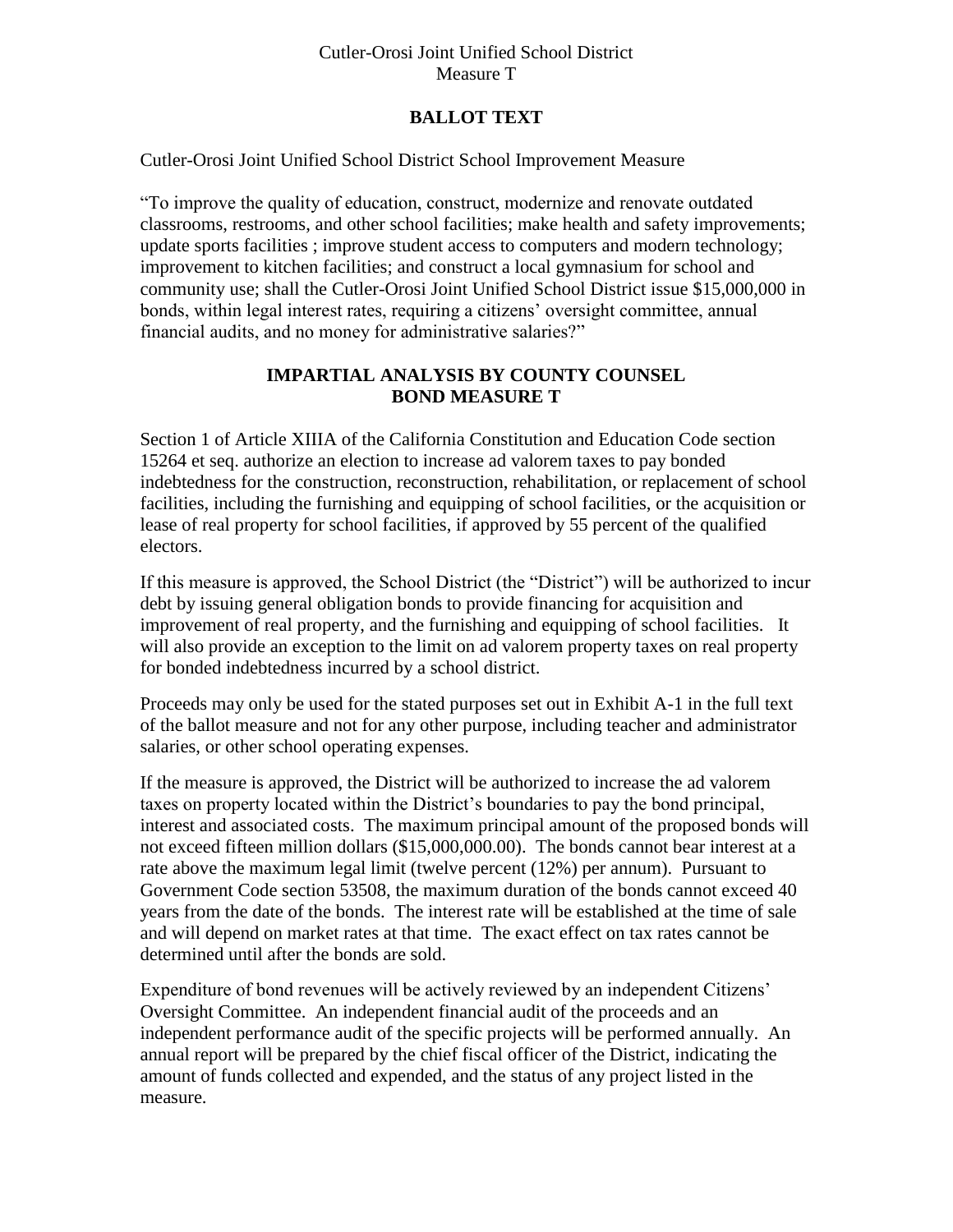This bond measure makes no change to existing law. The electors entitled to vote on this measure are the registered voters within the boundaries of the District. If the measure is not approved by at least 55 percent of the votes cast, the measure will fail and the bonds will not be issued.

KATHLEEN BALES-LANGE Tulare County Counsel

s/ Julia J. Roberts Chief Deputy County Counsel

**"The above statement is an impartial analysis of Ordinance or Measure T. If you desire a copy of the ordinance or measure, please call the elections official's office at (559) 624-7300 and a copy will be mailed at no cost to you."**

## **TAX RATE STATEMENT BOND MEASURE T**

An election will be held in the Cutler-Orosi Joint Unified School District of Tulare County and Fresno County on November 2, 2010, to authorize the sale of \$15,000,000 in general obligation bonds. The following information is submitted in compliance with Sections 9401 and 9404 of the California Elections Code.

- 1. The best estimate of the tax rate which would be required to fund this bond issue during the first fiscal year after the sale of the first series of bonds, based on estimated assessed valuations available at the time of filing of this statement, is 6 cents per \$100 (\$60.00 per \$100,000) of assessed valuation in fiscal year 2011-12.
- 2. The best estimate of the highest tax rate which would be required to fund this bond issue, based on estimated assessed valuations available at the time of filing this statement, is 6 cents per \$100 (\$60.00 per \$100,000) of assessed valuation in fiscal year 2011-12.
- 3. The best estimate of the tax rate which would be required to fund this bond issue during the first fiscal year after the sale of the last series of bonds, based on estimated assessed valuations available at the time of filing of this statement is 6 cents per \$100 (\$60.00 per \$100,000) of assessed valuation in fiscal year 2025-26.

These estimates are based on projections derived from information obtained from official sources. The actual tax rates and the years in which they will apply may vary depending on the timing of bond sales, the amount of bonds sold at each sale, and actual increases in assessed valuations. The timing of the bond sales and the amount of bonds sold at any given time will be governed by the needs of the District. Actual assessed valuations will depend upon the amount and value of taxable property within the District as determined in the assessment and the equalization process.

Dated: July 19, 2010

s/ Carolyn Kehrli, Ed.D Superintendent